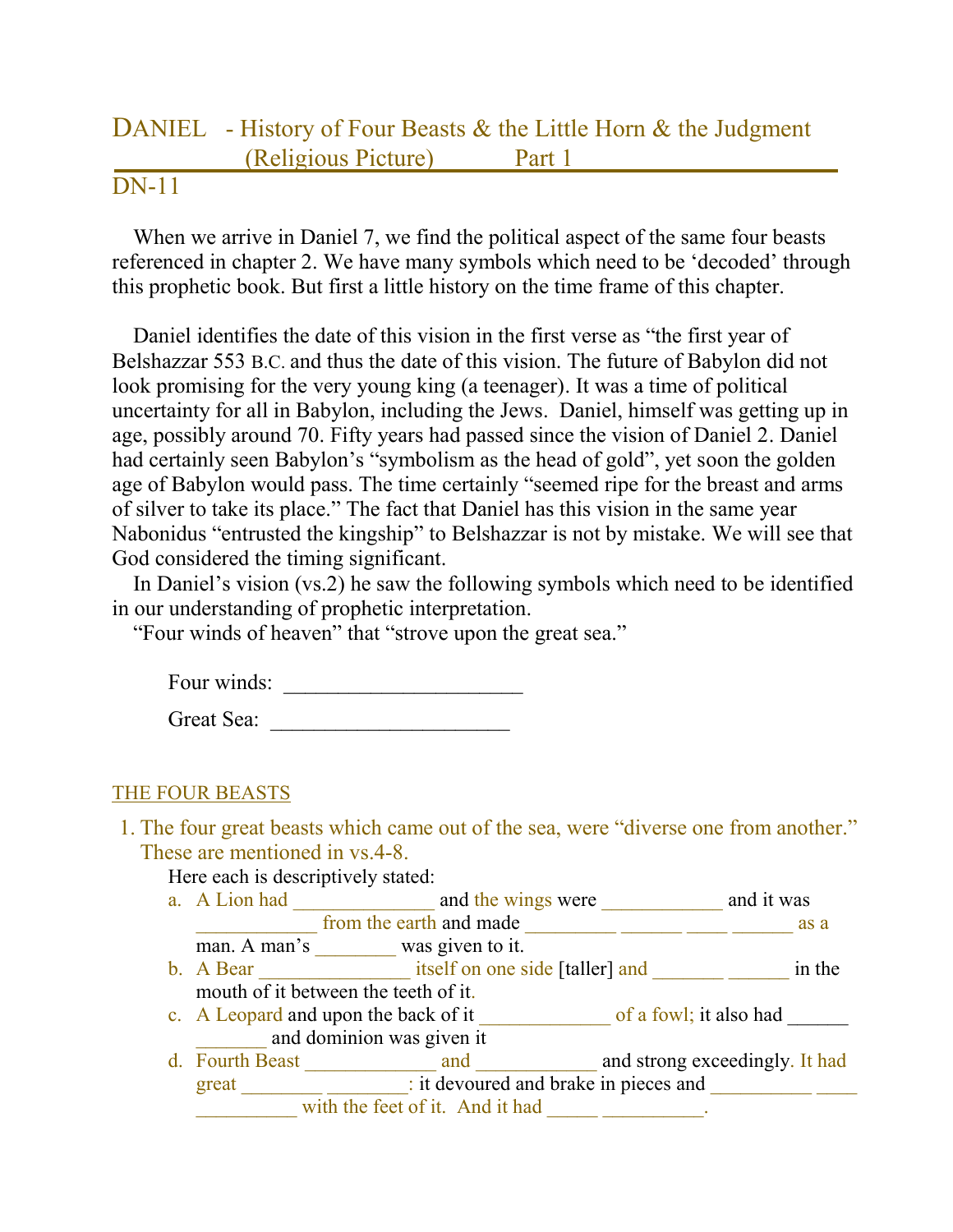e. Daniel considered the horns, and noticed there came up among them another ", before whom there were three of the first horns plucked up by the roots. This little horn had " like the eyes of man" and a speaking great things."

We will find out in studying this chapter that more space is given, more words recorded about this "little horn" than all the other beasts combined. God considers it pretty important.

2. The picture of these four beasts are the religious aspects of the same beasts symbolized by the gold, silver, iron, iron and clay mentioned in Daniel 2. (The metal-man image of Daniel 2 is a picture of the political elements of these kingdoms.) Why is chapter 7 emphasizing the "religious elements" of these beasts/kingdoms?

 $\mathcal{L}_\mathcal{L}$  , and the contribution of the contribution of the contribution of the contribution of the contribution of the contribution of the contribution of the contribution of the contribution of the contribution of

involves the Judgment

- 3. Notice a change in verse 9, 10: "And I beheld till thrones were cast down  $[i.e.$ put in place] and the did sit, whose garment as snow, and the hair of His head like the \_\_\_\_\_\_\_\_\_\_\_\_\_\_\_\_: His throne like the  $\frac{1}{\sqrt{2\pi}}$   $\frac{1}{\sqrt{2\pi}}$ , His wheels  $\frac{1}{\sqrt{2\pi}}$  fire. A  $\frac{1}{\sqrt{2\pi}}$ issued and came forth from before Him: \_\_\_\_\_\_\_\_\_\_\_\_\_\_ thousands ministered unto Him, and ten thousand times ten thousand \_\_\_\_\_\_\_\_ before Him: the was , and the were opened.
- 4. How many aspects of the Ancient of Days (or the scene taking place) are recorded in these two verses?

As we look at verses 8 and on we find an interesting sequence or pattern developing through the rest of the chapter. There is good reason for this sequence. Note these verses diagramed out:

 $Vs.8$ 

Little Horn introduced and described

Vss. 9,10

Ancient of Days Judgment setting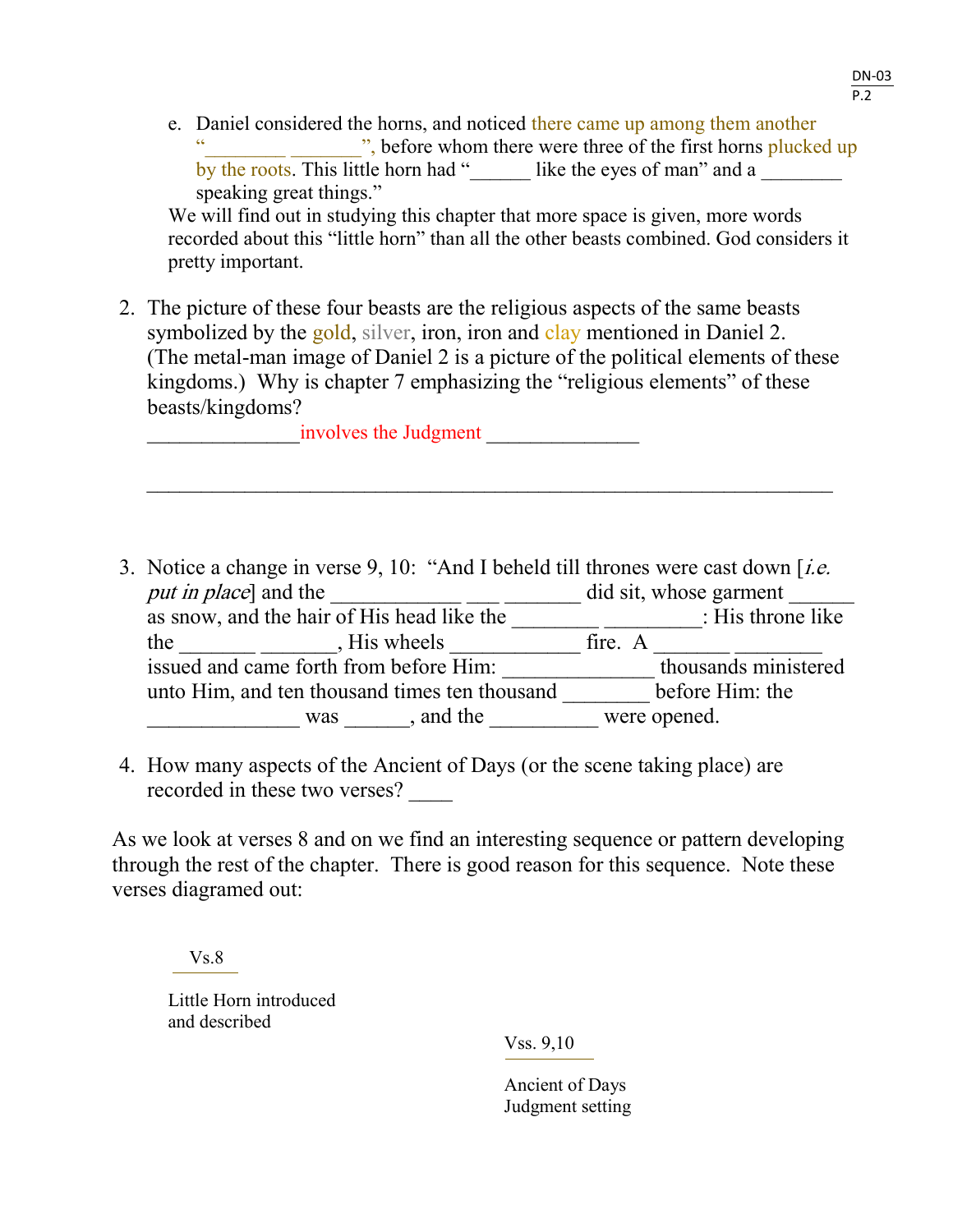vs.11,12

Great words of little horn till beast slain/body destroyed & burned

vss. 13,14

Son of Man came near to Ancient of Days

Given him dominion, and kingdom . Everlasting Dominion & His kingdom not destroyed.

vs.17,19

4 beasts=4 kings Truth of 4th beast Different from all Others. Little horn plucked up three; spake very great things

## vs. 18

But saints of the Most High shall take the kingdom and possess the kingdom forever and ever.

vs. 21

Little horn made war with the saints and prevailed against them.

vs.22

Until Ancient of Days Came & Judgment given to saints & time came they possessed the kingdom.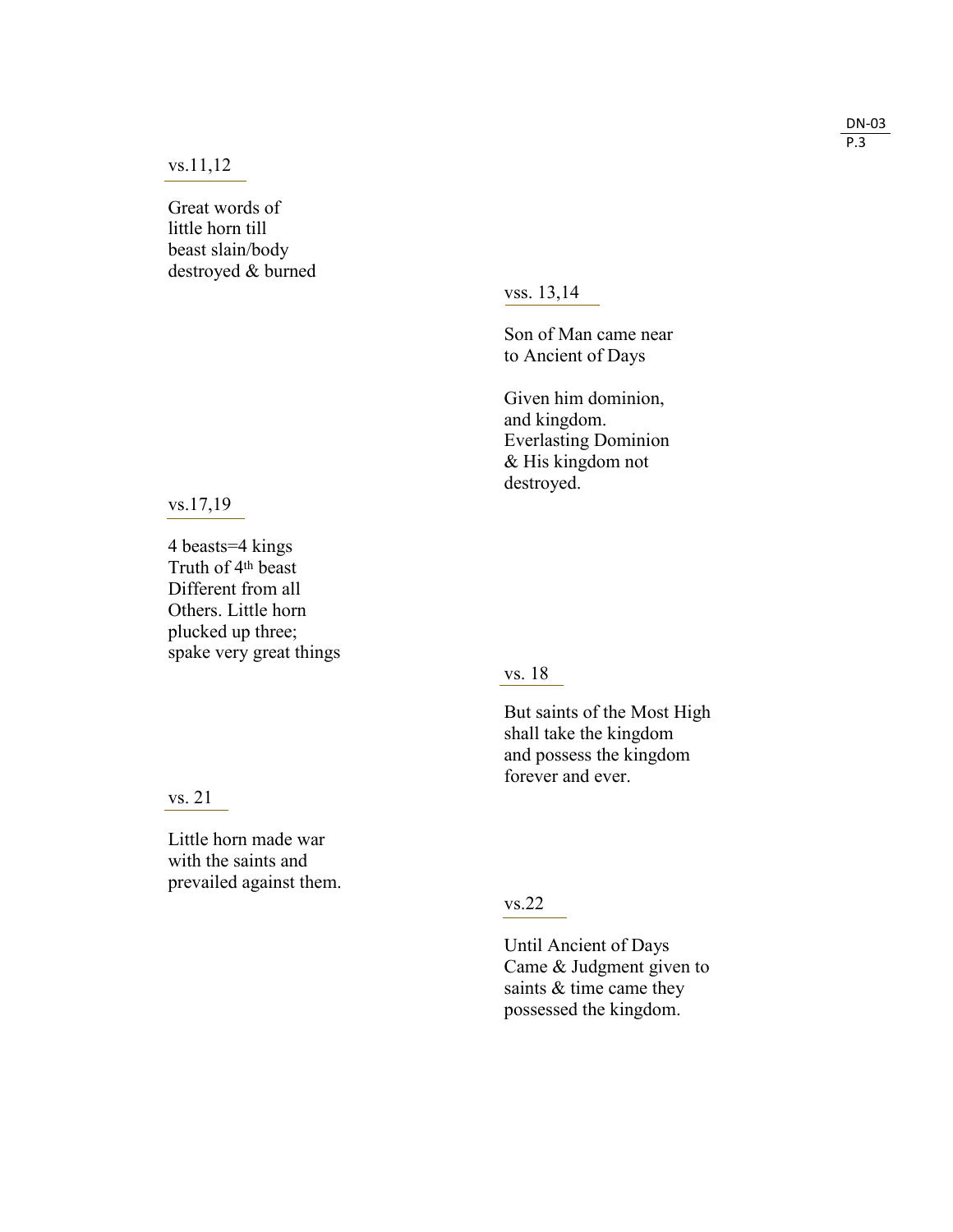vs. 23-25

Fourth Beast / ten horns Little horn speaks great words against Most High & persecutes Saints. Changes times/laws

vs.26, 27

Judgment sits Little horn dominion destroyed in the end

Saints inherit the Kingdom and dominion as an everlasting Kingdom.

- 5. Before we look at the sequence in these verses, we recall that these beasts are depicted politically in chapter 2. There is a biblical principle occurring here in chp.7 that has its origin in the book of beginnings—Genesis. This principle is known as expected and enlarge the chapters 8 and 11 will follow same pattern.
- 6. Looking more closely at chapter 7, particularly the verses noted above, we see a back and forth sequence taking place from verse 8 through end of the chapter. This is for at least two reasons. Please give these reasons:
	- 1. In verse 8, little horn is depicted, then in vs 9 a Judgment scene

and in vs.14 God's Kingdom set up. This sequence is so important

It is repeated three times in this chapter:

Little horn, Judgment in heaven, God sets up His kingdom. (vss.21,22 and vss.25-27)

2. God desires the reader to recognize that the Little horn power continues to the very end of time even persecuting the saints at the end  $\blacksquare$ .

So, it's interesting to note, that after the 'Little Horn', we have the Judgment.